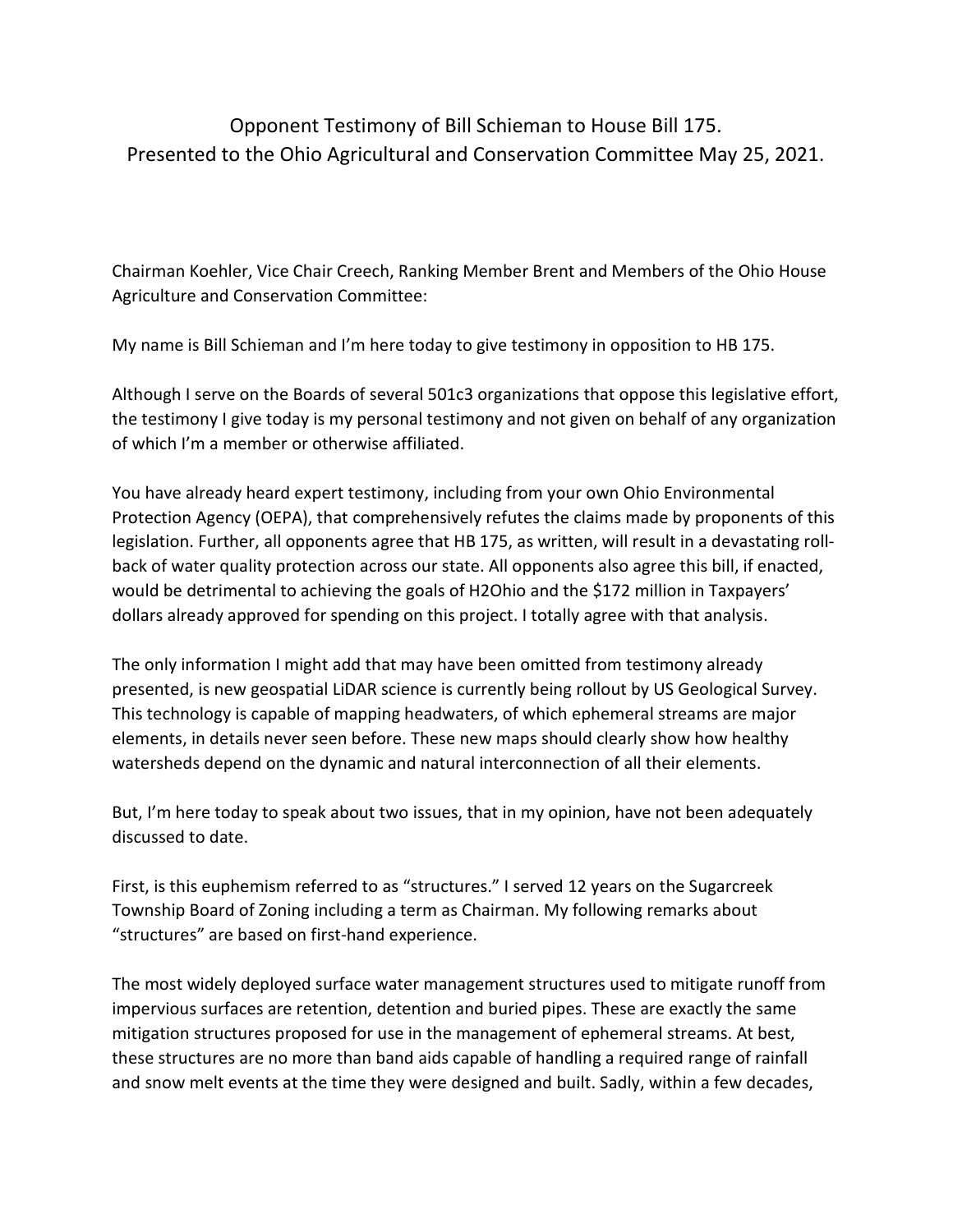almost all fall into disrepair and fill with sediment, toxic runoff and decomposed organic matter. When this happens, they cease to function up to the standards which they were designed.

In the many Public Hearings, I have attended or chaired, when people learn new retention and detention structures will be constructed to facilitate this or that new development, the horror stories about failed structures begin to pour out. Public health concerns voiced include stories about retention and detention structures turning into breeding grounds for mosquitos, black flies and other biting insects. Another frequent complaint is that no fencing is typically required to prevent accidental drownings while local zoning regulations almost always requires a fence or cover be placed around or on private inground pools.

Trash is another huge problem with these structures. Plastic bags, bottles and countless other types of windblown, carelessly discarded and slow to decompose litter accumulates in the structures to the detriment of their designed functionality and the surrounding viewscapes.

Further, as the years roll by, these water management structures to not maintain themselves and proper maintenance is expensive. With the exception of a few 'high-end' commercial and residential developments, all of these structures are certain to fall into disrepair sooner or later. By the time they fail, the developers are long gone and the current Home Owners Associations (HOAs) and property owners are left holding the bag.

Go see for yourself. Drive around like I did and look at older retention, detention and piped water management structures. Look behind that old shopping center, that long-in-the-tooth business or industrial park and that once bright and shinney residential development that is not so bright and shinney any longer. Get out of your cars and look behind that ubiquitous jungle of weeds and honeysuckle at these failed attempts to improve on Nature's water management design. You'll soon be sickened by what you see and hopefully, you'll finally realize that this approach to managing surface water runoff is fatally flawed and does little to protect Ohio's waters and environment.

Next, I want to talk about drinking water treatment and wastewater treatment (WWTP). Again, may comments are based on personal experiences in my community.

In 2009, Greene County completed the upgrade of the Sugarcreek WWTP at a cost in excess of \$40 million. The upgrade was required for increased capacity and water treatment required to meet Total Maximum Daily Load (TMDL) requirements per the National Pollution Discharge System (NPDES) permit. This is not a large WWTP as far as WWTPs go. In 2009 it processed, on average, about 10.5 million gallons of sewage per day. Other plants in our state dwarf it by comparison processing raw sewage in the range of 50 million gallons per day!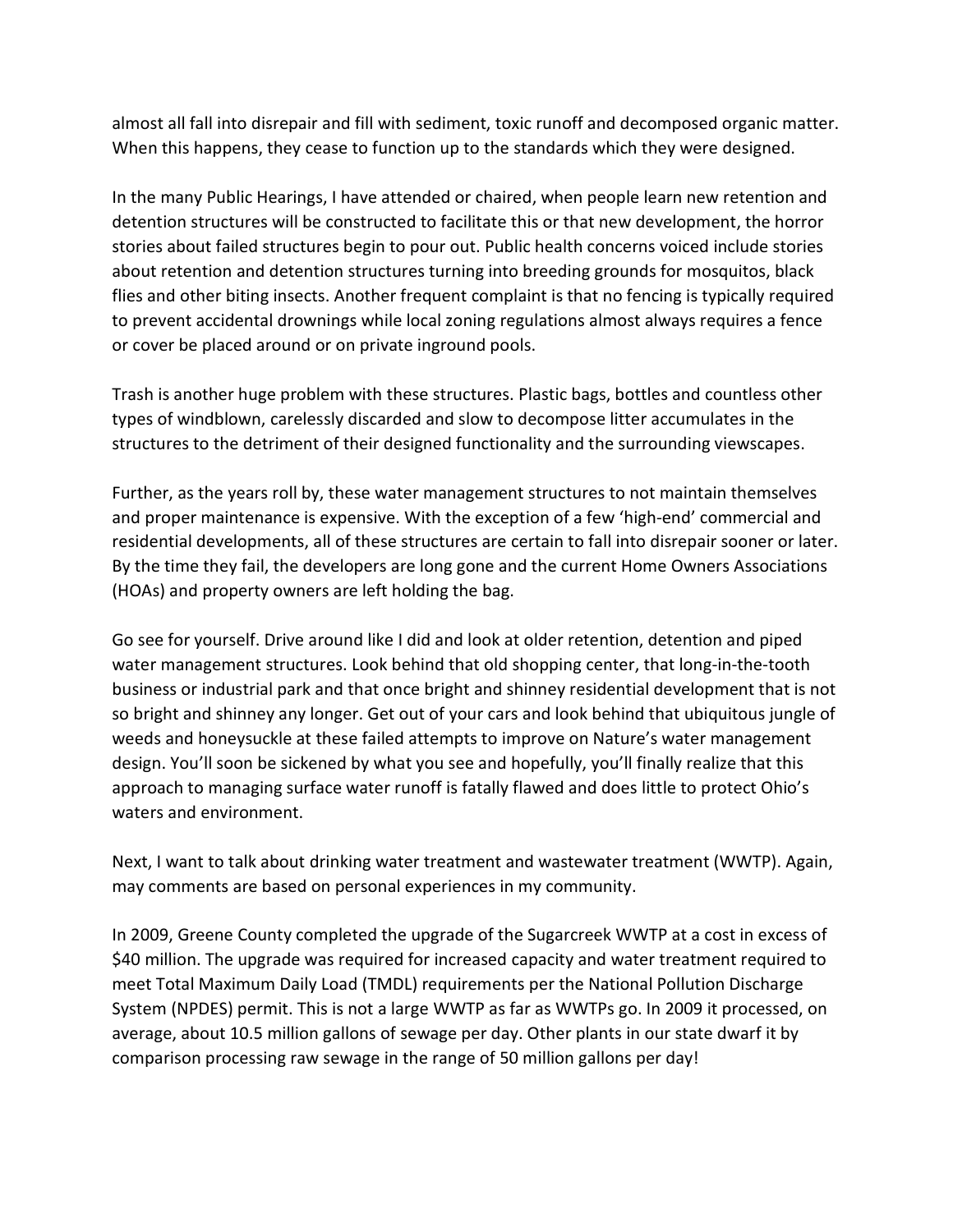The county expenditures for these upgrades were entirely paid (and is still being paid!) by raising the water bills of all the users of Greene County's drinking water and WWTPs. More and more Ohioans who depend on county and municipal drinking water and WWTPs are finding it increasingly difficult to pay their skyrocketing bills for these services. No wonder.

Now, imagine a future when, under HB 175, all regulation is removed for the protection of ephemeral streams. Imagine a future when industry, concentrated animal feeding operations (CAFOs) and everyone else is free to discharge all types of wastewaters and sewage into ephemeral streams. Please remember that all our water is connected and it all flows downhill or into buried aquifers. Eventually all this polluted water needs to be treated either by a drinking water supply system and/or a WWTP. If enacted, HB 175 will accelerate the need to upgrade many, if not all, of Ohio's 1,700 WWTPs.

The price tag necessary to pay for these upgrades will run into the tens of billions, possibly into the hundreds of billions of dollars over the coming decades. I hope you ask yourself "Where will all that money come from?" Where it always come from, out of the pockets of Ohio taxpayers!

In summary, I want to leave you with an anecdotal story that best describes the threat HB 175 poses to all Ohioans:

A doctor comes into the patient's room and says "I have some good news and some bad news. Which do you want first?"

The patient responds "Well Doc, give me the bad news first, then I'll still have the good news to look forward to."

The doctor continues "Well, you know all that trouble you have been are having with your leg, we're not sure what's been causing it so we've decided to just cut it off." The patient almost faints!

After regaining their composure, the patient asks "How can you possibly have any good news after telling me something like that?"

The doctor responds "Not to worry. Today we have leading edge prosthetics (structures!) that function just as well or even better than your original leg. You'll never miss it."

Please don't enable the placement of a tidal wave of new surface water management structures on Ohio's watershed landscapes. Protect our fragile ephemeral streams and recognize the value of the services they provide every day, absolutely free to all Ohioans. Please vote "no" on HB 175. Thank you for the time you have given me and I'll gladly answer any questions you might have.